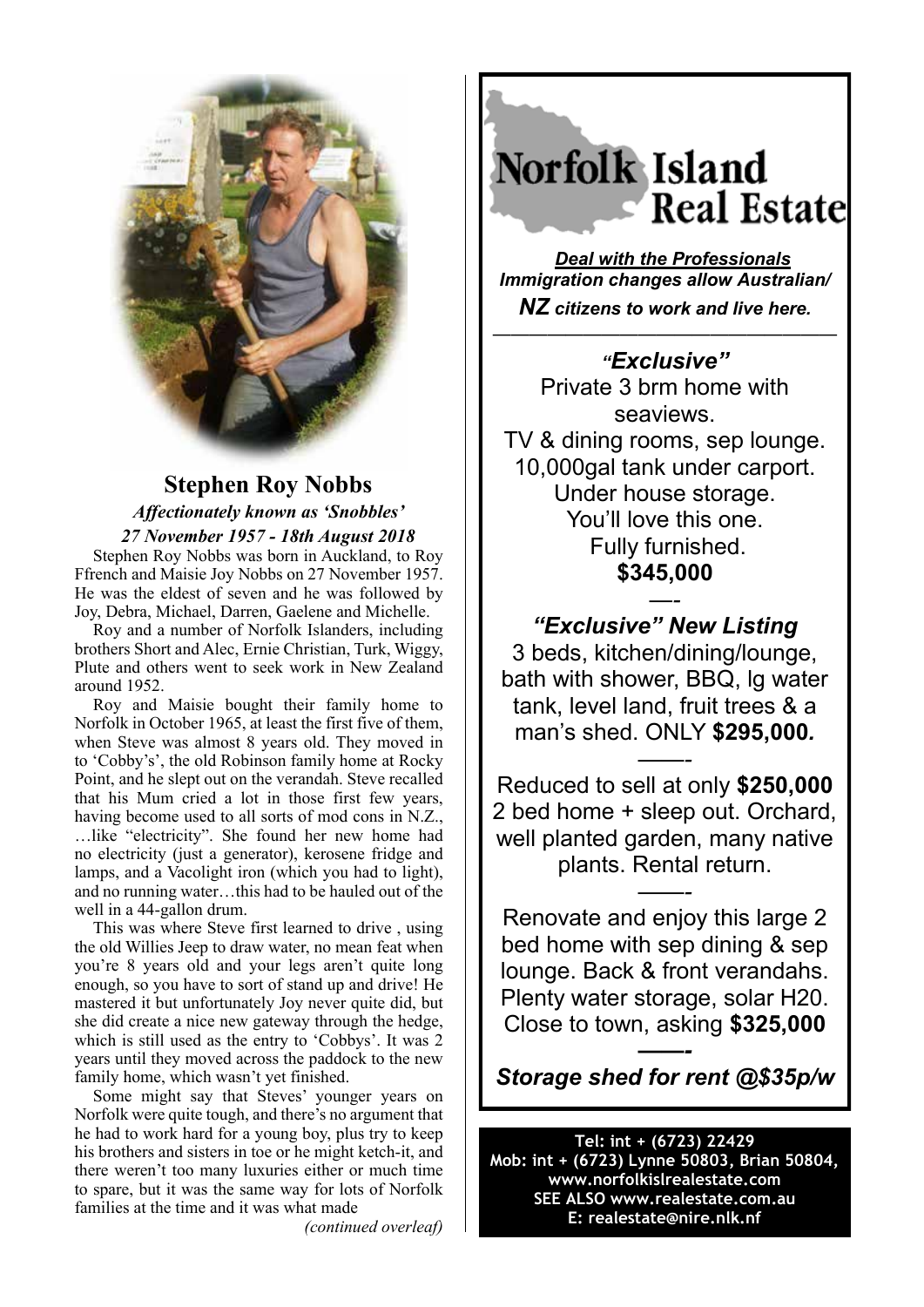#### *Snobbles - continued*

him the capable, strong, hard-working and determined man he was. Anyway, Steve disagreed about life being tough, he was so grateful and proud of his upbringing, his parents, his uncles and aunts, and later on when he had time to get to know them better, his brothers and sisters, multitude of cousins and the extended families which included the Reeves and Ernie / Margie Christian clans, among many others who gravitated to Rocky Point. Steve loved them all and in recent times they have given their love and respect back to him in bucket loads.

Steve used to say, and his classmates, the Class of 73', confirmed it, he never got up to too much mischief…he puts that down to the fact that he was usually too knackered to get up to any mischief by the time he had done his chores.

In 1973 he was sent to New Zealand to finish his schooling at Longburn College. He tells of how he cried himself to sleep for those first 3 weeks at boarding school and how hard it was, because unlike our kids, he couldn't come home each school term. After graduation from college, came an apprenticeship as a Fitter/Welder and his first job was at the Sanitarian Factory and then on to a quarry in Wellington. As you can imagine he was very highly thought of and his former bosses visited him on Norfolk over the years.

He met and married Sue Etuale and they had a daughter, Rebecca. It was a great sadness to him that he never maintained contact with his daughter and this was one of the few real regrets in his life.

He had been homesick for the entire 12 years away from Norfolk so when his first marriage ended he headed home in 1988. Steve and Becky met on the squash court that same year, and in those days she used to beat him with monotonous regularity, which he put down to two facts, that quote: A. "he wanted the games to last longer" and B. "she had really good legs"! Steve loved his squash and when able he played 3 times a week with a regular crew and in all the annual competitions, picking up a number of titles along the way. However he had 2 most special claims to squash fame. Number one that he competed in the Melbourne Commonwealth Games in 2006 playing doubles with Puk, and signing autographs afterward - Puk still calls him "showboy"! Number two was that he is the only player to have a spot on the tin named in his honour! He swears that there were others that hit that tin as of and the company of all his squash mates…Smudgies racquet sales will definitely take a dip, but we all know that he gwen miss him for more than that. Steve also loved his Sunday tennis up Uncle Joes and especially

dem delicious afternoon teas that Aunty Jan always made.

One of the things he told Becky when they first met was, "he couldn't care if he never left Norfolk again"! She had news for him because she wanteds to travel and although he continued to say, "I se homesick already", before dem even get on ar plane, he learned to enjoy some travel and they were lucky enough to see some lovely parts of world in recent years… but he never ever saw anything that he considered better than home, not even close.

Now, Steve has a bit of a reputation for vehicle ownership, of varying shapes, sizes and ages. Well lets face it, the age of some of his vehicles was often the most notable thing about them, beauty is the eye of the beholder he tull, but it was lucky that he the skills to keep those trucks on the road! That pleasure now falls to Joseph.

Actually, the first vehicle he ever owned was "one HONDA 50", which he acquired from the late Greg Quintal. The price was set at .50 cents plus one live chook, and the deal was done. As you all know he progressed slowly (Grandma's leg…) brakes or no brakes, and his collection of vehicles over the years has known no bounds! Becky preferred the ones that made a little money, but Steve's criteria were somewhat different….he liked a challenge and put a positive spin on what could and couldn't be fixed, or on more than one occasion, what could be hidden from Becky until it might eventually get fixed! For example, a 4-ton Allen Oxford Crane that he bought at an Admin. Auction, while Becky was off island for the weekend! He purchased this treasure for \$25, but was nearly outbid by Kim Friend who, rumour has it, had offered \$15. At any rate he got the thing home and thought he had concealed it quite well behind one hedge. This was in the days of Norfolk Air and night flights so he was feeling fairly safe when they drove in to the yard around 8pm, but some sullen gut no manners…them se string a set of lights along the boom of that crane, jes in case Beck might miss it!! Mind you he did get the last laugh cos he reckon he gut 2 grand worth of tyres off it, that fitted straight on to his trucks!

Grave digging was Steve's community service of choice, but it was way more than that! It was an opportunity to do an important service for families at the toughest times of their lives, and to be part of a very special team. Steve loved it, and his time spent down here with the 'grave diggers' were the best. On any given day they solved many of the problems of *(continued overleaf)*

# When driving.... be considerate SLOW DOWN FOR HORSES!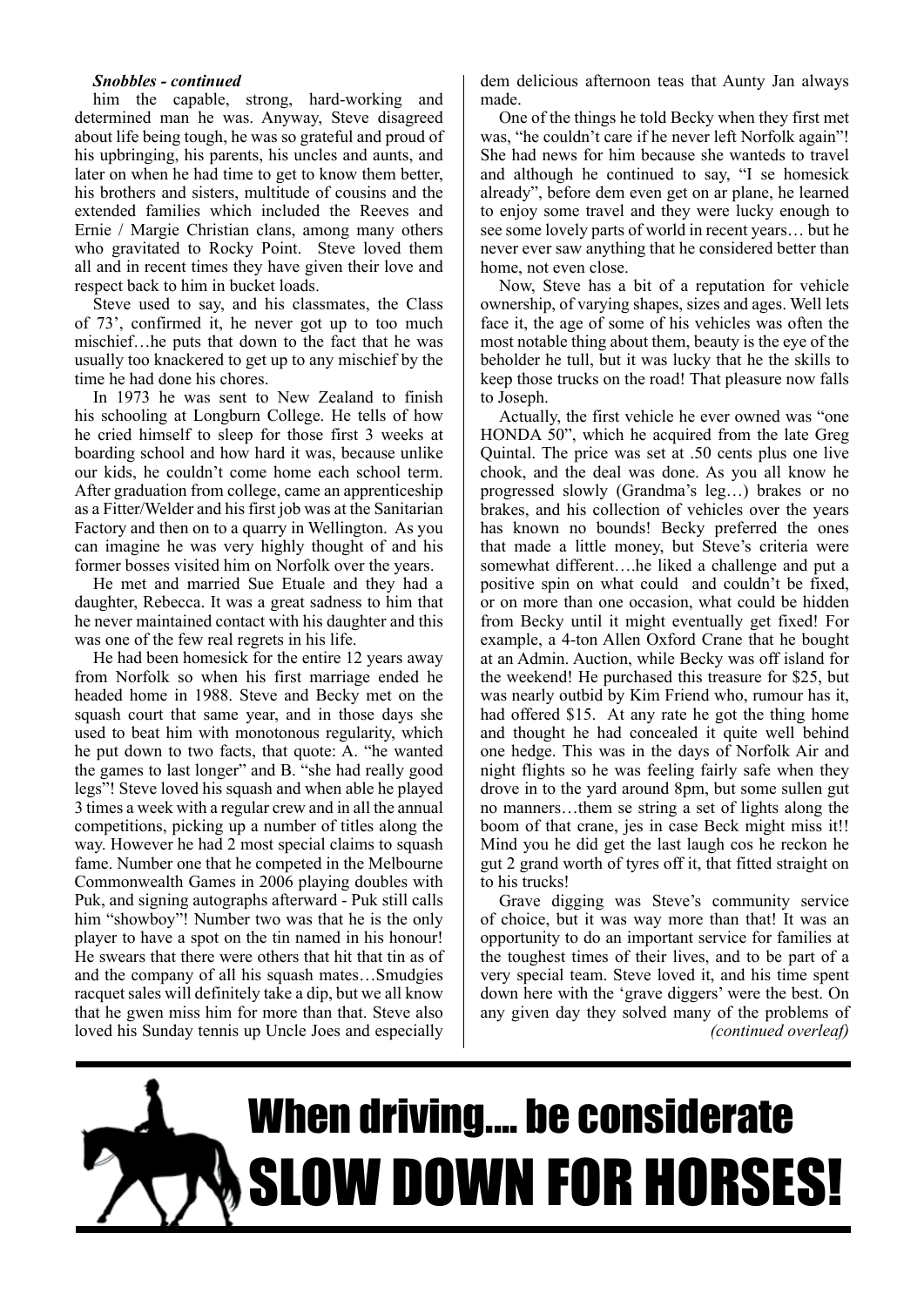#### *Snobbles - continued*

the world and they took no prisoners, if you dished it out you had better be able to tek it too! In better days Steve used to be on the pick, as pictured on the front of todays sheet and the boys used to have to tell him dars nuff"!. Due to his failing health, his eventual demotion to what he termed "the old mans job" - shovelling and tidying at the top of the hole, was inevitable and a bit sad, but in the way of things down here the guys assured him that he was worth having just for entertainment value alone! That's why he loved it because dem newa pull punches and he was one of the team to the end, last coming down just a few weeks ago to thank the boys for passing the hat around for him and to pick this beautiful spot for him and Beck, next to his Mum. Once again he gut the last laugh when the boys struck concrete digging this grave yesterday.

Steve and Becky, 5 year old Adam and 3 year old Samuel became a family in 1988 and in 1991 Joseph was born and the little flat behind Branka House became a bit small. Steve felled some beautiful trees out at Ralph Weslakes, cut dem stick on Dad's mill, and he and Becky stacked and dried it and cleared the family land overlooking Bomboras, where they built their home. Steve did all the preparation and much of the work himself and nailed every floorboard. He got Darren Buffett and Skents in to do the more technical stuff. It was a 3-year project but the result was a beautiful Norfolk pine home that will stand the test of time. He has rested peacefully there at home until today when his loving family have bought him here to his final resting place.

Steve's battle with cancer started in 2010 and he has fought long, hard and bravely. He had always led a healthy lifestyle, enjoyed good fresh food, fitness and had no real vices except 'passionfruit pies' at Bounty, and whenever else he could enjoy them. Following his reoccurrence of the disease about 3 years ago he tripled his health regimes and tried so hard to stay with us. He had a special rapport with his original specialist Dr. Maurice Stevens and a good relationship with his new oncologist Michelle Nottage but they could offer no further treatment. His recent trip to Mexico was everything he had hoped for and he received wonderful care and treatments there, but sadly it was too late for him. He never ever gave up in his fight with cancer and he did not let it define who he was.

Steve believed a mans word and his handshake were binding beyond any piece of signed paper, and anybody here who has shaken hands with him will know that Steve meant what he said, delivered what he promised and could be trusted to keep his word. His generosity, fairness and good nature were legendary and he was so often referred to by people as 'salt of the earth', would give you the shirt off his back sort of man, and just one special fulla. Steve was many things to many people, many of who are here today. He was a good friend, a great cousin, a very handy man to have around, a loving brother and brother-in-law, a very loving son and a wonderful Dad and amazing husband. But without a doubt the most important thing to Steve was that he was a proud Norfolk Islander and that is how he would want to be remembered.

#### *Message from Andre*

"Get orn with et!" was the first thought that came to mind when I tried to put on paper a brief note of how proud and thankful I am to have had a life with Snobbles in it. His no nonsense, no beg your pardon manner meant that some people missed the fact that he was a man with incredible heart and integrity… to me Snobbles was an inspiration, and an indestructible action man who stood up for all the things that mattered for family and for Norfolk.

When we were growing up it was often Snobbles who would drive the tractor, fix the rotary hoe and combine three motorbikes to make one that worked….. although quite often the power of the motor took precedence over whether the brakes were in any sort of working order. And if it was a boat, right way up or upside down was sometimes an option too. I am pretty sure that some of Becky's grey hairs were compliments of Snobbles "have no fear" spirit and the often heard phrase – "nothing fe stop et". Along the way, Snobbles and Becky made a home that was always inviting and the family that has embraced most if not all of us.

From the tennis court to the pier, a building site to the timber mill, Snobbles mixture of maximum effort, respect for auwas elders and gut busting sense of humour has always been inspirational, and a reminder to everyone of how incredibly lucky we all are to have friends, family and our beautiful island home. Last Tuesday morning while my father was visiting Snobbles he tull "don't ever give up orn awas Norf'k" .... and we nor gwen!! Snobbles has always been my hero, I have witnessed firsthand as he has stood up time and again for others who could not, I've tried to keep up as he worked at 200 miles per hour and I have lost count of the contributions he has made to other peoples lives through his and Becky's incredible heart and soul connection.

Rest in peace Snobbles, thanks fe aklan and most of all thanks fe you.



Qualified Painter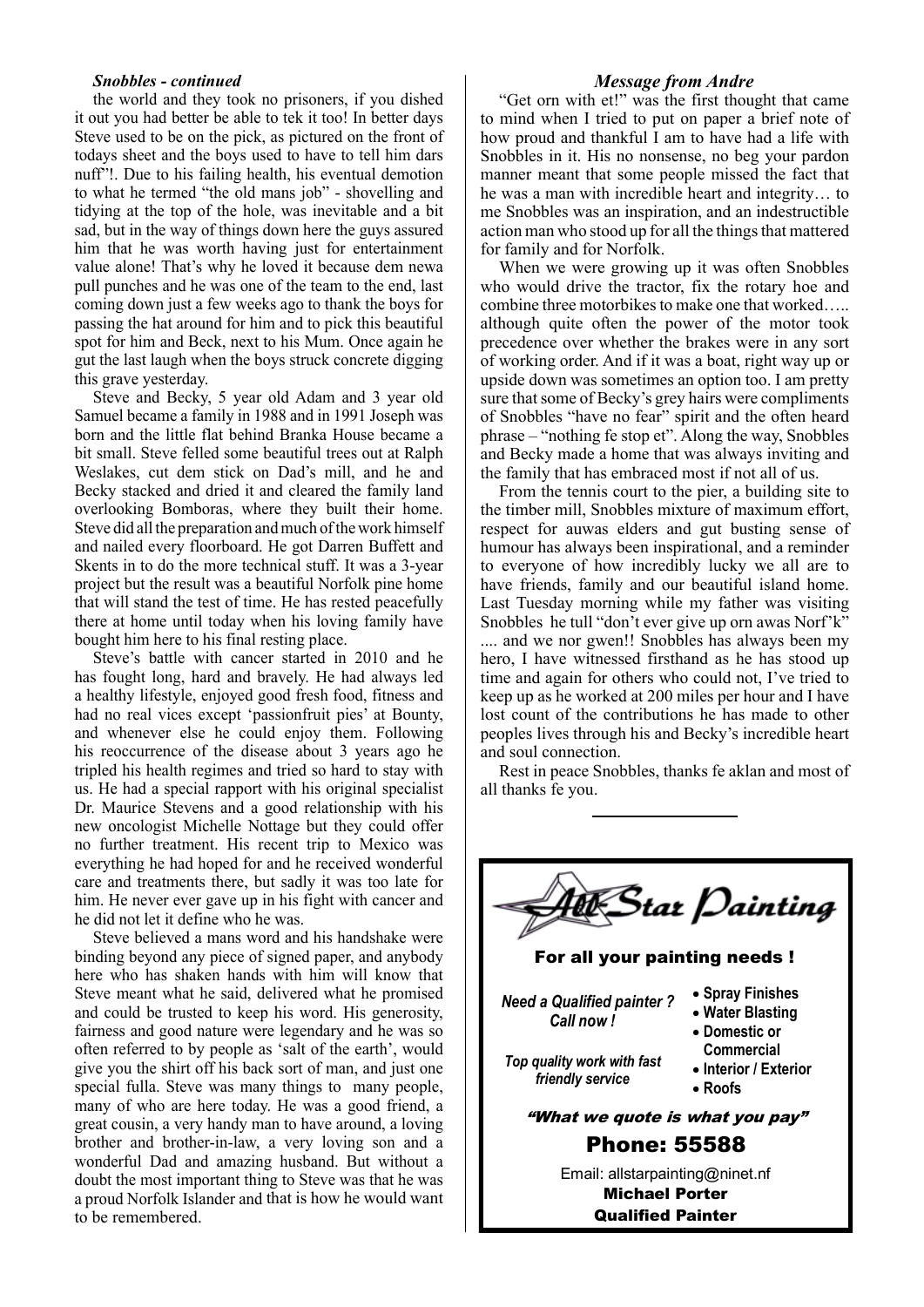## **Nothings a problem out Rocky Point**

*Nothings a problem out Rocky Point Nuthen we kaa maik Domine how big or small Ulla how lorng et mite taik*

*Nothings a problem out Rocky Point Gut nothing we kaa cart Domine bout dem powerlines We'el soon tek dem start.*

*We el fix anything out ya Timber, electrical or steel, Ef gut a engine, "no problem" Orn a water ulla orn a wheel.*

*We el driwe anything out Rocky Point, Cranes, loaders en diggers with ease, Drotts we el operate orn dems side En bobcats under trees.*

*Loggen; we es de masters Fell dem tree in any side Hills and valleys side a got kaa get Crouss roads en fanses een uwus stride.* *Side we realy show dem skills Es out dare orn dem seas how we cut through dem big suff, El fetch Poseidon gen hes knees.*

*Dou we dwell orn de too lorng, Bin write bout boats en suff before, Noo use a fetch up daa nigga head We el talk fu daa no more.*

*Been known fu swing a pick Especially when daa sexton pleaded, little bet o encouragement, en gwen go down much fia den needed.*

*"Please dou go down no fia" "Es to much fu I trim" "I gen need a counsellen lata" "Domine, time you starta slim…"*

*Growen up orn Norfolk Es special thing fu do Dem you go du school weth Go through yous life weth you*

*All dem days tegadda Dem good times en dem bad Daa class ess all stell close today End daa did maik he glad.*

*(continued overleaf)*



**Available at Bounty Centre & Mini Golf Shop Yes, Mini Golf Shop is open Friday & Saturday 2pm - 5pm Closed Sunday to Thursday – inclusive**